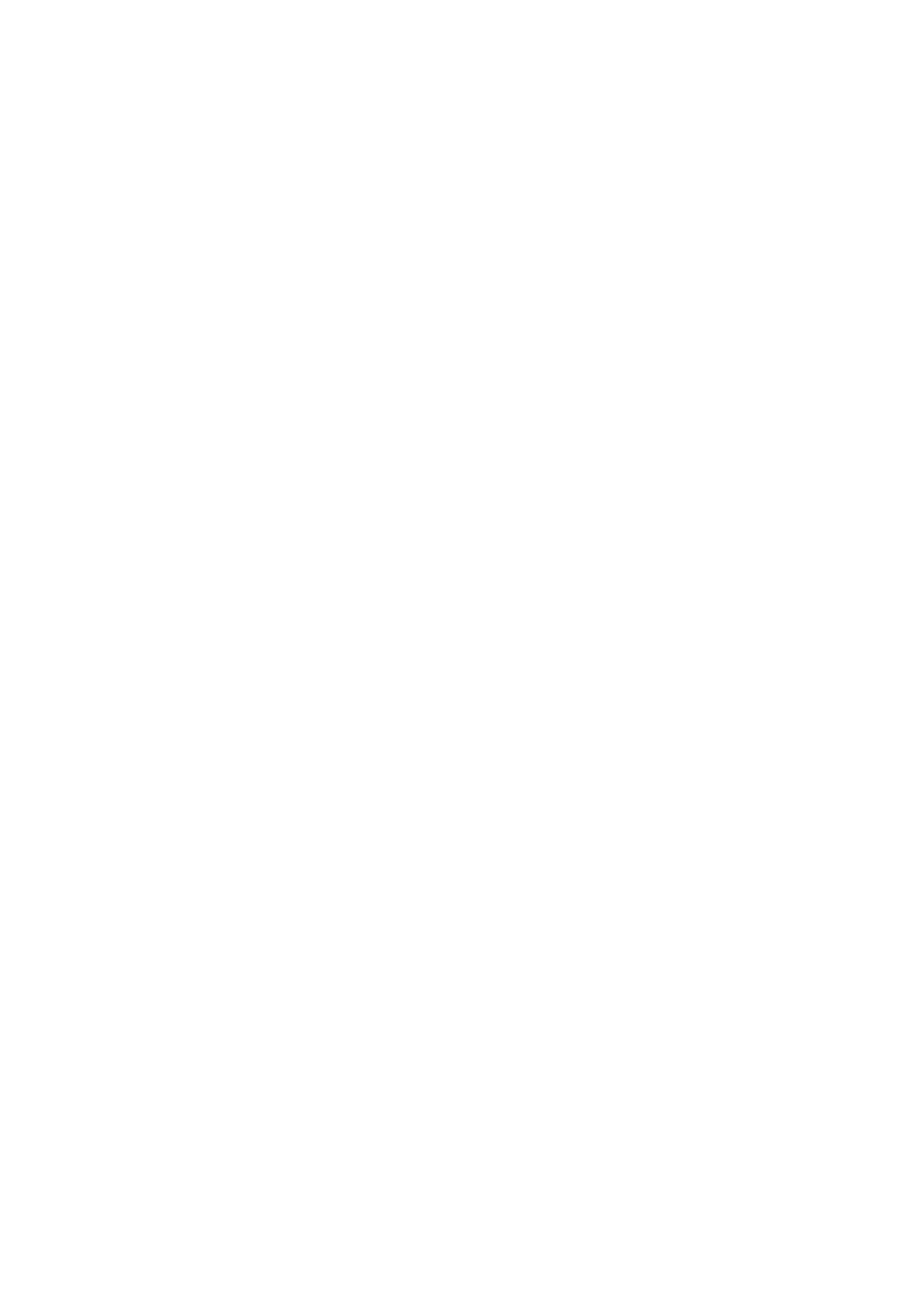## **The Tomato Sauce Case**

## Dear Reader,

What follows is Dr Watson's account of Sherlock Holmes's solution of the "The Tomato Sauce Case". Holmes solves this bizarre mystery on the train whilst journeying to the scene! Can you match the deductive reasoning of Sherlock Holmes and solve it, too? (All Holmes needed were the clues given here at the beginning). After arriving at the scene, Holmes cleverly leads his suspect to reveal, all unawares, his involvement and so to the surprise ending of the mystery. Finally, Holmes explains the sequence of events that started and ended with tomato sauce!

"Trifles, Watson, trifles," murmured Holmes in a monotone, with eyes closed and his slender body slumped languidly in the corner of the seat. "You know how trifles amuse me."

"Indeed I do, Holmes, but is it a mere trifle that brought you knocking on my door at 5 a.m. and now finds us in this first-class carriage, flying along, *en route* to the casino's roulette tables?"

Holmes smiled and laughed softly yet within a moment his eyes were wide and staring as he uttered excitedly, "Yes, Watson, that's it! A mere trifle!"

"Good grief, Holmes, what, may I ask, is *it?*"

The sudden change in Holmes's demeanour was not unknown to me. I had seen it many times before. One moment he would be a sleeping dog, the next, a greyhound straining in the slips and the reason for this instant transformation would prove to be the solution of yet another mystery.

"Before this day ends, Watson, you will have another unusual chapter to add to your casebook. What I know of the event that has brought us on this early morning journey I will now share with you. Inspector Lestrade is in charge of the investigation and knowing my interest in the bizarre sent his man with a message:

'At 2 a.m. this very night, Mr John Dudley, the manager of the Triple Seven Casino, heard a pistol shot and thought it came from the garden next to his office. He sent for his security guard, Mr Mayne, with orders to arm himself and come immediately so that they might then enter the grounds to seek the cause of the disturbance. Dudley extinguished his office light and waited for Mayne to arrive. About a minute later, a second shot was heard coming from the garden. Shortly after, Mayne arrived and he and Dudley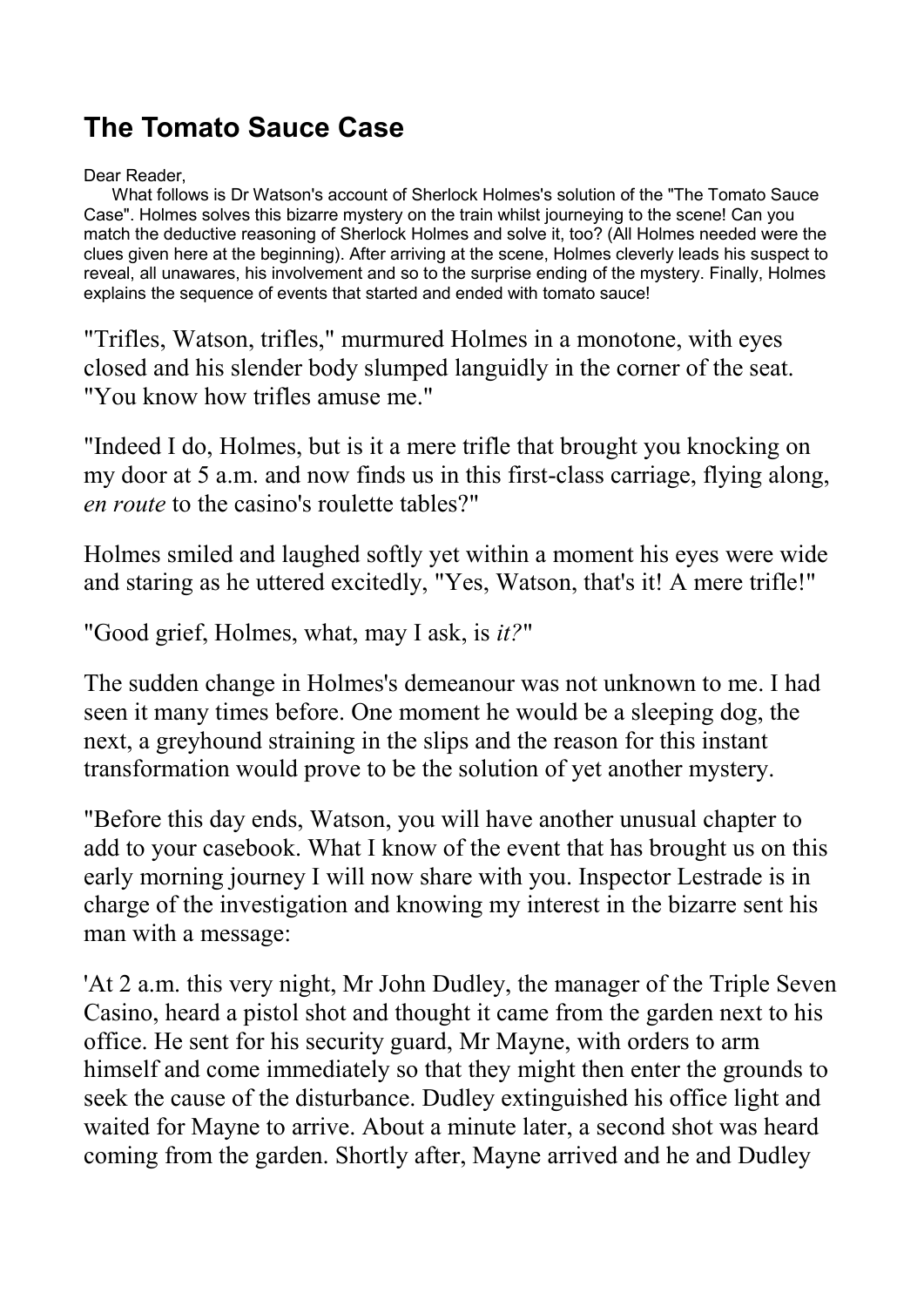then entered the garden through a door in the office bay window. Hardly were they through the door than the moonlight revealed a man's body on the lawn. Blood oozing from a chest wound indicated he had been shot through the heart. Inspector Lestrade arrived and began his investigation. The victim was identified as Thomas Smith and found upon him were a pocket-watch, a latchkey and notes amounting to eighty-five pounds. No weapon was found near the body and darkness prevented a wider search.' What do you make of that, Watson?"

"Hmm, a fairly straightforward case, likely motive: robbery. The large amount of money found on the victim does not preclude robbery. The robber may have fled because of activity within the manager's office. Sad though murder always is, this case seems of academic interest only. But what, Holmes, was the bizarre thing that Inspector Lestrade thought would interest you?"

"Tomato sauce!"

"Tomato sauce? What has tomato sauce got to do with it?"

"Everything, Watson, everything! As you would expect, the front of the victim's shirt was red with the blood issuing from the fatal wound. But upon closer examination it was found that the blood contributed only a minor part of the red stain. The larger portion of the stain saturating the area of the wound was tomato sauce!"

"Tomato sauce! If it weren't for the horror of the death it would be laughable. That is truly bizarre."

"With that extra evidence, Watson, what is your assessment now?"

"Holmes, please, it is impossible to assess. A forensic analysis of the scene will be needed. Of course, I see why you are excited. Tomato sauce certainly adds relish to the case if you will pardon the pun but that complication must confuse even you."

"On the contrary, Watson, a simple yet intriguing case. One in which logical thought applied to the known facts proved to be sufficient rather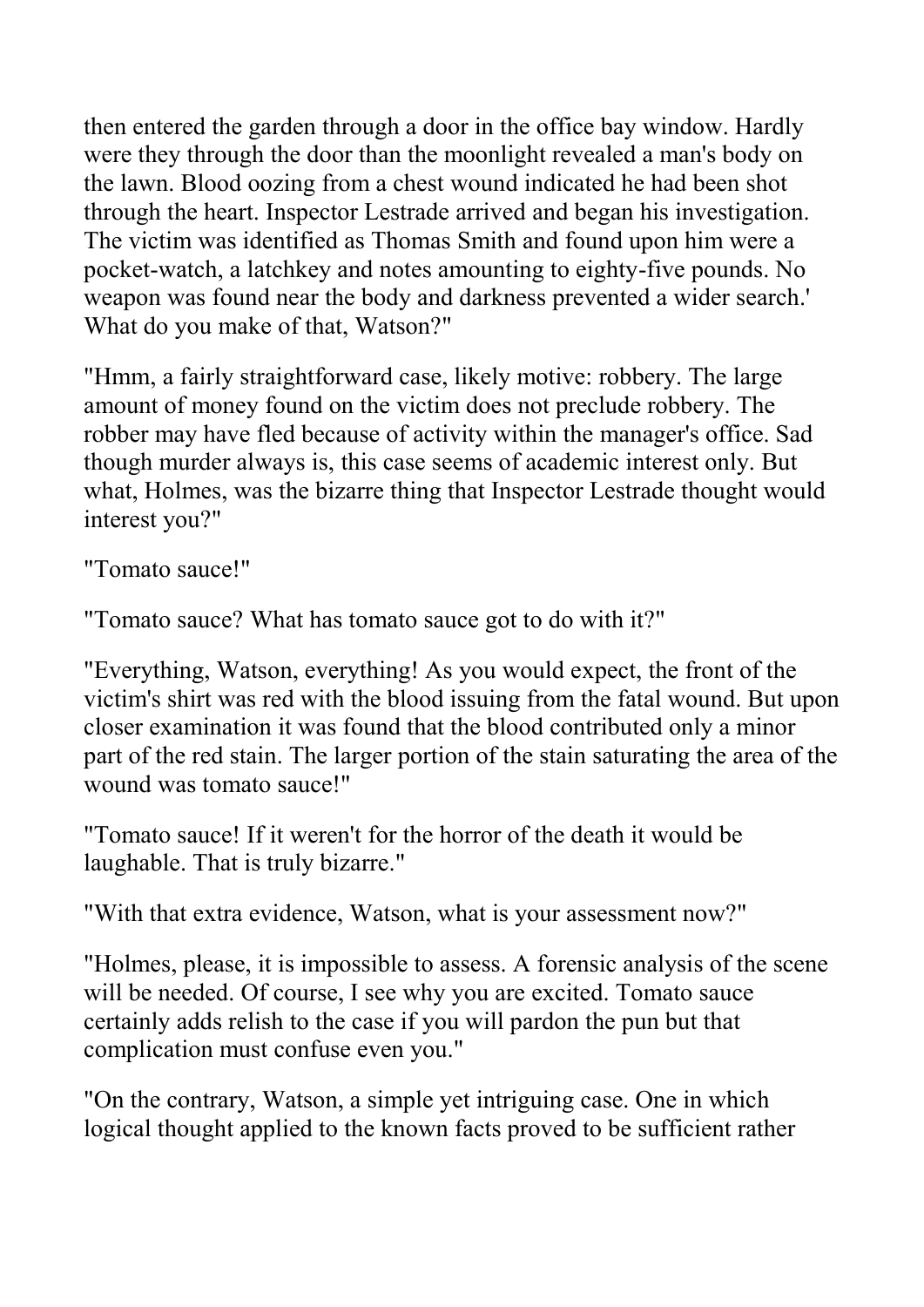than the acquirement of additional evidence that would be superfluous. Hence, why tomato sauce proved sufficient to solve the case."

"You've solved it? That is unbelievable. Though I know your incredible powers of deduction how could tomato sauce provide the solution?"

"Come, Watson, this case is a trifle, a mere trifle, but I would rather you work it out than I should tell you. Perhaps, after examining the body you, too, will solve the case."

"But, Holmes, you haven't seen the body. How did you solve the case?"

"Elementary, my dear Watson!"

## **Can you match Sherlock Holmes and solve the case here and now?**

Just before daybreak we arrived at the scene of the tragedy and met Lestrade in the casino manager's office. The Inspector's review of the case added little to his earlier communication. "A bungled armed robbery, perhaps, leading to an unfortunate death. It has been too dark to examine the body. Come daylight, that will be done, as will a search for the weapon, though I hardly think a robber would have thrown it away."

"So, you have ruled out suicide, Inspector?" asked Holmes.

"Ha ha! There were two shots and no pistol was found near the body. I think we can dismiss suicide."

"Perhaps, but I recommend a search in the vicinity of the victim."

"Surely, Holmes," Lestrade scoffed sarcastically, "you are not suggesting Smith suicided and *then* threw the pistol into the bushes!"

"Nevertheless, Inspector, now that daylight is about to enable your man to search the grounds, I suggest it may prove expeditious and fruitful to begin in the proximity of the victim.

"Go, look for it," ordered Lestrade, turning to a policeman, who quickly went into the garden through the bay window door. Lestrade continued, "Shortly, Mr Dudley will attend us for questioning."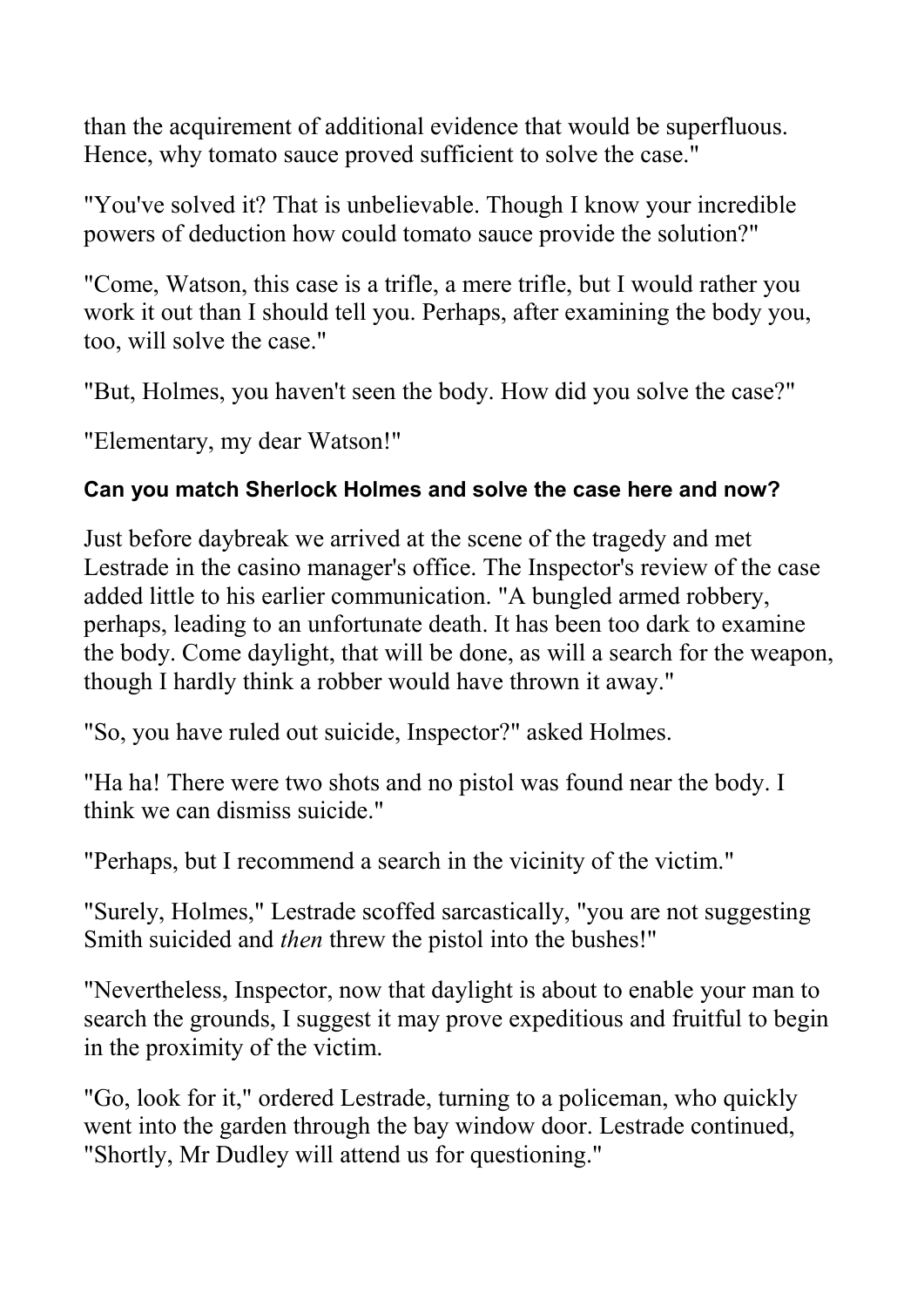"In the few questions I will put to him, Inspector, I ask you to indulge me a whim. It would assist me greatly if you would support my argument even though you may hold the contrary view or even know a remark to be false."

"Ye gods! You never cease to astound me, Holmes, but that is ridiculous."

Quickly, I responded, "Inspector, I have known Holmes to apply this unorthodox method in only a very few cases but with remarkable success. Though I have no idea what he has in mind I ask that you accede to his request." Nevertheless, it still took me by surprise and filled me with a keen sense of anticipation and wonderment as to what Holmes must have in mind.

"Very well, then, Mr Holmes, proceed as you intend."

"Thank you, Inspector. Meanwhile, perhaps Dr Watson might be permitted to examine the body."

"If you would be so kind, Dr Watson, it would be most helpful," said Lestrade.

"Leave the bay windows open, Watson, and you will still be able to partake of our discussions and share with us your post-mortem findings," said Holmes.

The policeman, holding a pistol, re-entered the room. "Found it!" he said, placing the pistol on the table.

A minute or so later, Dudley arrived and after formal introductions Holmes began. He immediately applied his unique method, his first remark being a complete fabrication, "A pistol has been found in the bushes and on examination revealed the fingerprints of Mr Smith, the deceased."

There had been no time to analyse this or hardly anything else, yet it was by such *inventions* that Holmes sought the truth.

He continued, "Of course, if Mr Smith had struggled with a robber his fingerprints might appear upon the pistol. However, it is the Inspector's view, and mine, too, that a robber would not throw his pistol away with his fingerprints on it to identify him. I say, therefore, there was no robbery!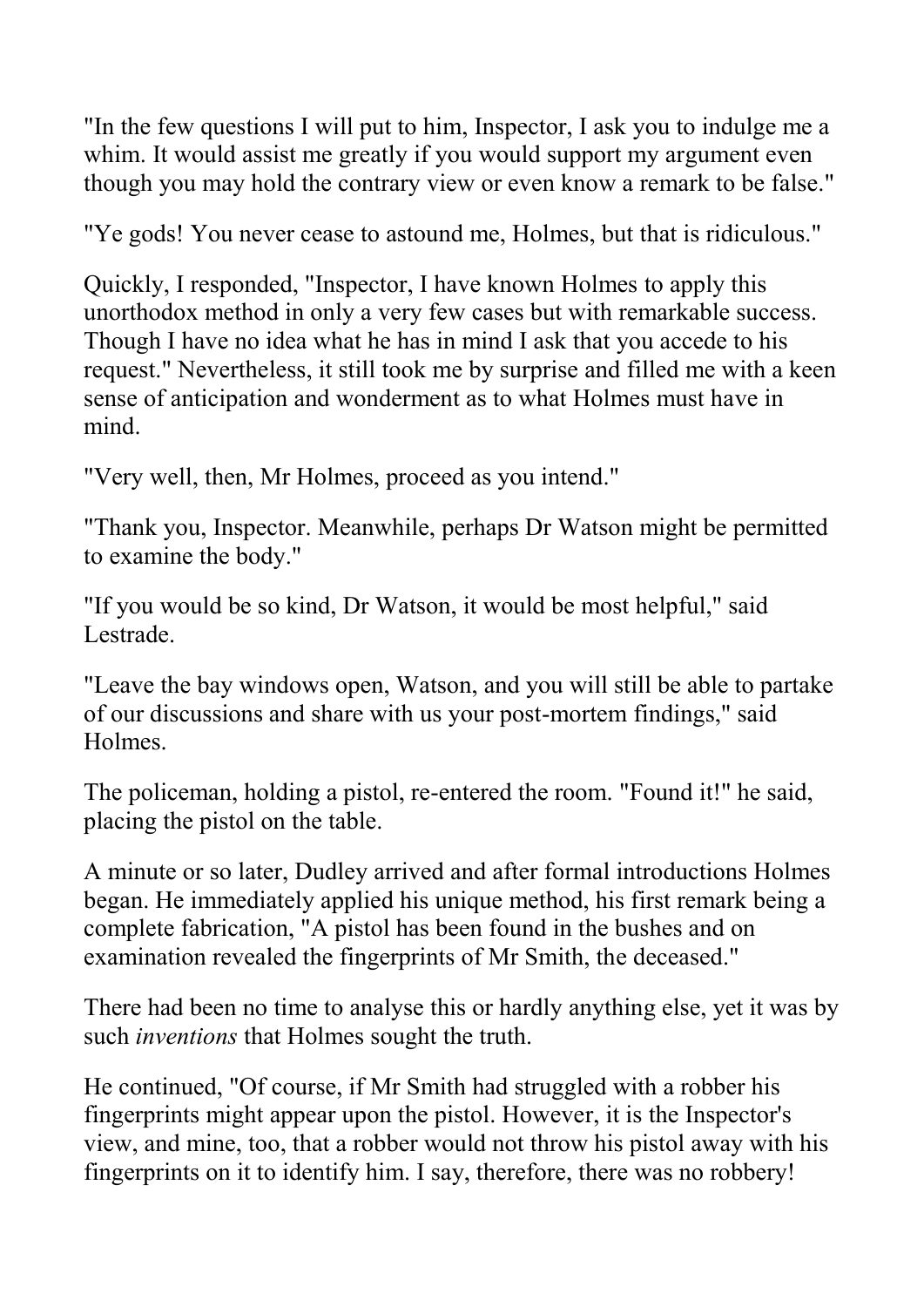How, then, did Mr Smith's fingerprints arrive upon the pistol? Suicide, perhaps. If we assume suicide, how did the pistol get into the bushes? It had to be thrown there. But by whom? Someone who preferred to conceal a suicide even though it would bring a pall of murder over the community and fear that the killer lurked among them. However, in addition to the victim's fingerprints the pistol discloses another set of prints. It is proposed that all casino staff be fingerprinted to find the owner of those prints."

Dudley's shoulders sagged noticeably. "Inspector Lestrade and you, too, Mr Holmes, I have a confession. It was me. I threw the pistol into the bushes."

"Tell us all, if you please, Mr Dudley."

"After hearing the first shot I turned off the light so as not to offer myself as a possible target for the gunman and then settled to wait quietly for Mr Mayne to arrive. After the second shot I looked through the window and saw a body with a pistol in its hand lying motionless on the lawn. I went into the garden in case he was alive and that I might offer aid. He appeared to be dead. But why dead at my door? Suddenly I was filled with dread. Had this patron gambled away his life savings and come to my door to take his life? I thought of the unfavourable publicity following such a disclosure. In an endeavour to conceal such a possibility I took a handful of money from my pocket and stuffed it into his pockets. Thus he would appear to be a big winner who had died at the hands of a robber. Nothing could bring back the dead man, so I wrenched the pistol from his grasp and quickly threw it into the bushes. I realise it was wrong but that is what happened."

"Ah!" said Lestrade. "It seems you were right about suicide after all, Holmes."

"Inspector, I think we ought to hear from Dr Watson before the case is concluded. Watson! If you please, join us in a minute or two," called Holmes. "Dr Watson has been busy examining the body in general and the fatal wound in particular as bullet wounds hold a fascination for him. But before I ask Dr Watson to present his final analysis I will refer to his initial examination that found two bullets lodged in the victim's heart. This leads to the highly pertinent question. How can Smith have suicided by shooting himself twice in the heart? No! No! It will not do! What, Mr Dudley, took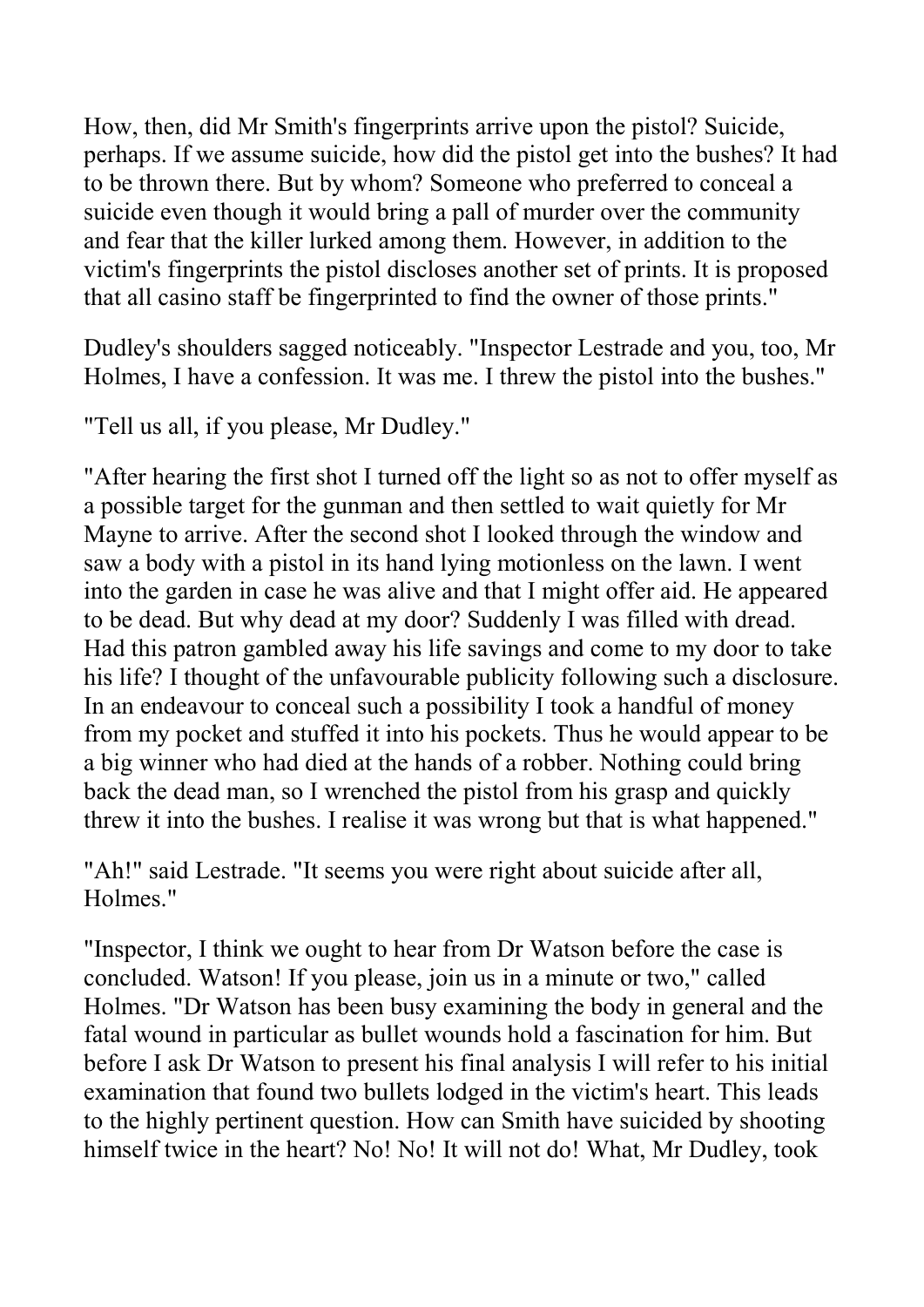place between the time you heard the first shot and the time you hurled the pistol into the bushes? Come now! The truth will out!"

Dudley answered dejectedly, "You have found me out, Mr Holmes. When I was about to throw the pistol into the bushes, it occurred to me that a person with two bullets in the heart could not be mistaken for a suicide. With that thought in mind I aimed the pistol at the earlier wound and pulled the trigger. Then I threw the pistol into the bushes."

"Let us understand you, Mr Dudley. You said, before, you went to the victim after you heard the second shot. You are now saying you went to the victim after you heard the first shot and that it was you who fired the second shot into the heart of Mr Smith. Is that true?"

"Yes, Mr Holmes, that is the truth."

"Mr Dudley, on this piece of paper write 'I fired a bullet into the heart of Mr Smith.' and sign it."

"Well, that seems to have completely cleared the picture," said Lestrade. "Undoubtedly, Mr Dudley will have to face the courts and be censured for interfering with evidence but I doubt he will incur a penalty."

Dudley signed the paper and handed it to Holmes whereupon Holmes pointed an accusing finger at Dudley and exclaimed dramatically, "There is the killer, Inspector," and, waving the paper triumphantly above his head, added, "and here is his signed confession!"

"But, but, bu...," was all the flabbergasted Lestrade could utter. Dudley, though, was laughing uproariously.

"That is ridiculous. One cannot kill somebody who is already dead."

"Ha ha, that's right, Holmes," joined in the delighted Lestrade.

"Watson, would you kindly give us your appraisal of the wounds sustained by the victim?" said Holmes.

"Certainly. The victim died as the result of a bullet fired into the heart at close range."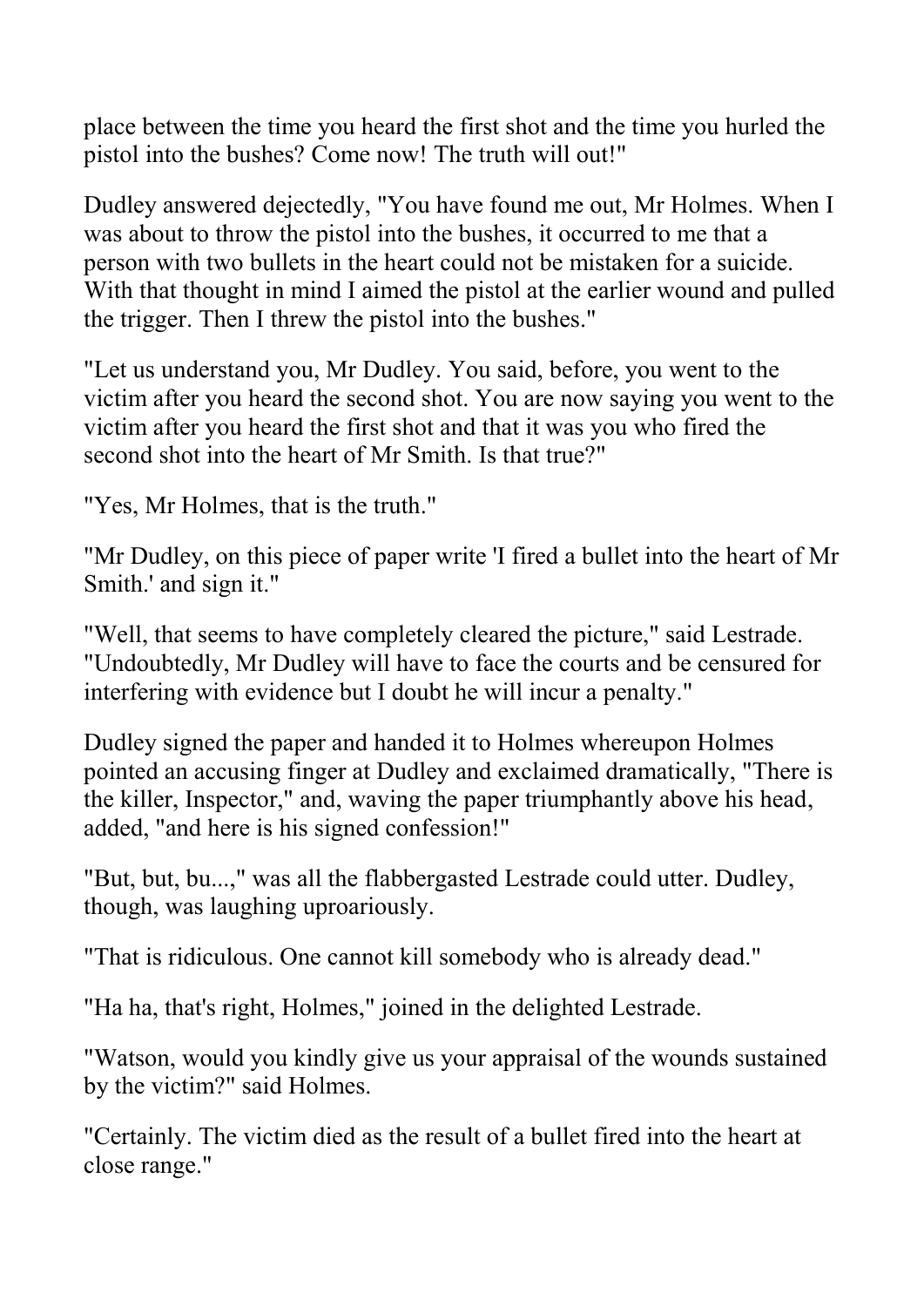"And what of a second bullet in the heart?"

"There was none, Holmes, only the single fatal shot."

"That cannot be," spluttered Dudley. "He was dead when I shot him."

"No, Mr Dudley, he was not dead," said Holmes.

"But I saw the blood - the massive wound."

"That was not blood! That was tomato sauce!"

"Ah, the tomato sauce! I had forgotten the tomato sauce," murmured Lestrade.

"What has tomato sauce got to do with it?" asked the puzzled Dudley.

"Everything, Mr Dudley, everything!" said Holmes and turning to Lestrade, "An interesting case, Inspector. I look forward to our next merry meeting."

"But are you leaving already, Mr Holmes?" said Lestrade, "Won't you please tell us u... u... ah Mr Dudley how you worked it out?"

"As you wish, Inspector. Mr Dudley knew nothing of the tomato sauce, as you and I did, and so an explanation is appropriate for his benefit. The case is quite simple, as are most tragedies, and its mundane details will be dealt with in due course. But to the event and its inevitable progress leading to Mr Smith's death. Smith, having lost his money in the casino, thought of a ruse by which he might recoup some of his losses. In the very early hours after midnight, when unlikely to be disturbed by others, he went to the garden next to Mr Dudley's office. After ensuring that Mr Dudley was within, he used tomato sauce to daub his shirt in the region of his heart.

He then lay on the lawn near Mr Dudley's office door and fired a shot into the air. Thus did he seek to fake his death by suicide. A few moments later Mr Dudley came to him and deposited a considerable sum of money into his pockets and then took the pistol from his hand. One can imagine the satisfaction Smith probably felt at this moment that his plan was succeeding. Had Mr Dudley now returned to his office, Smith would most assuredly have jumped up and run away with his booty. However, such was